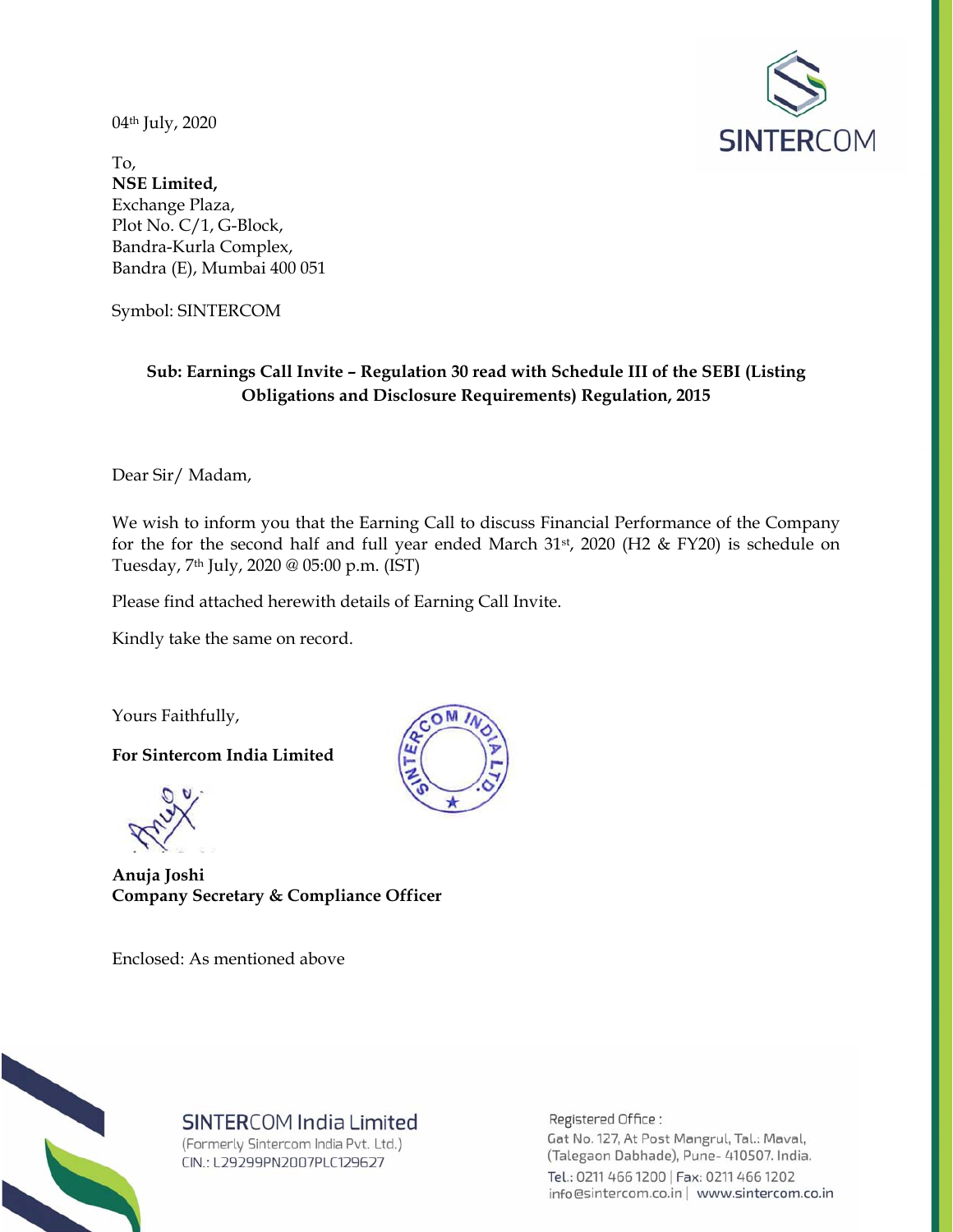



# *SINTERCOM INDIA LTD H2 & FY20 Earnings Call Tuesday, 7th July at 05:00 p.m.*

SINTERCOM India Limited, one of the leading automotive sintered components manufacturer, will organize a conference call for investors and analysts on Tuesday, 7<sup>th</sup> July, 2020 @ 05:00 p.m. to discuss the company's H2 & FY20 financial performance.

Mr. Hari Nair, Chairman, Mr. Jignesh Raval, Managing Director & Mr. Pankaj Bhatawadekar, Chief Financial Officer will represent SINTERCOM India Ltd on the call.

The conference call will follow SINTERCOM India Ltd's financial results for the second half and full year ended March  $31^{st}$ , 2020 which was announced on Friday, 26<sup>th</sup> June 2020. Following the announcement, the financial results are available on the corporate website

‐ www.sintercom.co.in.

| <b>Timing</b>                        | 05.00 P.M. IST on Tuesday, 7th July 2020 |
|--------------------------------------|------------------------------------------|
| Conference dial-in Primary number    | +91 22 6280 1341 / +91 22 7115 8242      |
| Local Access Number                  | +91-7045671221                           |
| <b>Hong Kong Local Access Number</b> | 800964448                                |
| <b>Singapore Local Access Number</b> | 8001012045                               |
| UK Local Access Number               | 08081011573                              |
| USA Local Access Number              | 18667462133                              |

### *DETAILS OF THE CONFERENCE CALL*